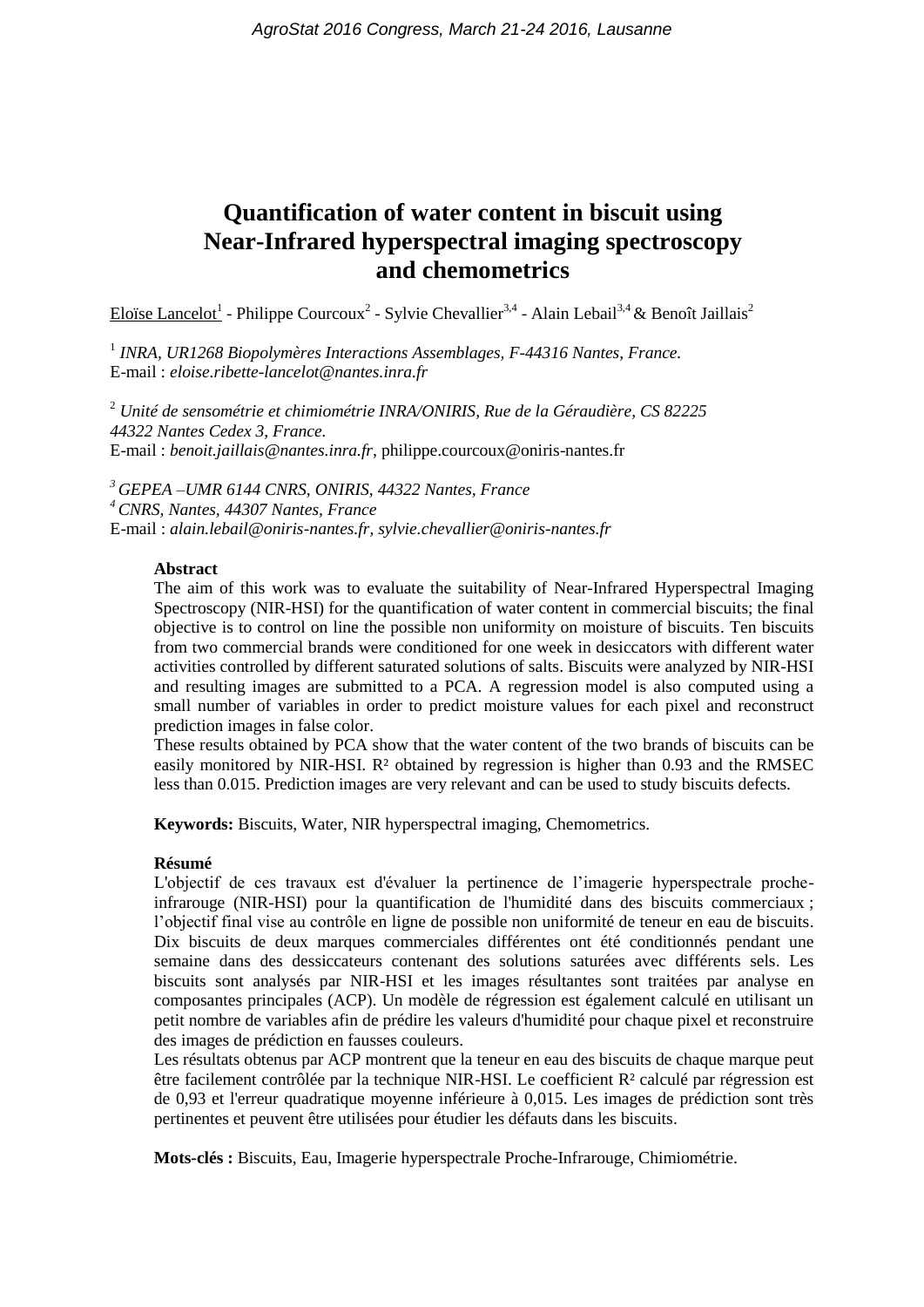## 1. Introduction

Water plays an active role in the quality of biscuits and can be responsible of some physical defects such as cracking or breaking (Ahmad et al., 2001). These defects are partially related to the glass transition phenomenon in which the water content and the temperature are critical factors. Many analytical methods (Aït Kaddour et al., 2008; Wagner et al., 2008) can be used to characterize the dough during baking and afterwards during storage. However, they all are invasive, expensive and require sophisticated laboratory procedures. As glass transition can rapidly evolve, the use of rapid and water sensitive methods for the biscuit characterization is necessary. Using the properties of high absorption of water in the Near-Infrared, Near-Infrared Spectroscopy is particularly indicated to quantify the water content in food products, including biscuits (Osborne et al., 1984). Near-Infrared Hyperspectral imaging is an alternative technique for non-destructive food analysis, enabling real-time monitoring of quality parameters (Amigo, 2013; Qin et al., 2013). The main advantage of this technique is the possibility to give spatial distribution information about the sample, compared to traditional NIR spectroscopy that provides only average spatial information. Each pixel of an hyperspectral image contains the spectrum of that specific position thus giving both spatial and spectra information of a sample (Dale, 2012).

## 2. Material and methods

## **2.1 Sample description**

Ten biscuits from two commercial brands (Saint-Michel (SM), Petit Brun LU (PB)) were conditioned in 10 desiccators containing different saturated solutions of salt, having different water activities (Aw) going from 0.114 to 0.907 (Table 1). First, the biscuits were weighed and placed into the desiccators that were placed under vacuum for one week. These biscuits are coded from 01 to 10 according to increasing values of Aw. Two biscuits (one for each brand) were chosen as references and placed in plastic bag in the lab, and are numbered 11. After one week in the desiccators, cookies are weighed again and analyzed by NIR hyperspectral imaging. According to the weight difference observed between the beginning and the end of the experiment, percentage of water content were estimated for each biscuit and are presented in Table 2.

| $N^{\circ}$<br><b>Desiccator</b><br>and salt | 01<br>LiCl | 02<br>$CH_3COOK$ | 03<br>MgCl <sub>2</sub> | 04<br>$K_2CO_3$ | 05<br>Mg(NO <sub>3</sub> ) <sub>2</sub> | 06<br>NaBr | -07<br>CuCl <sub>2</sub> | 08<br><b>NaCl</b> | 09<br>KCl | 10<br>BaCl <sub>2</sub> |
|----------------------------------------------|------------|------------------|-------------------------|-----------------|-----------------------------------------|------------|--------------------------|-------------------|-----------|-------------------------|
| Aw $(20^{\circ}C)$                           | 0.114      | 0.226            | 0.313                   | 0.44            | 0.545                                   | 0.587      | 0.684                    | 0.754             | 0.851     | 0.907                   |

| <b>Biscuit</b> | SM01 | <b>SM02</b> | <i>SM03</i> | <b>SM04</b> | <i>SM05</i> | <i>SM06</i> | <i>SM07</i> | <b>SM08</b> | <b>SM09</b> | <i>SM10</i> |
|----------------|------|-------------|-------------|-------------|-------------|-------------|-------------|-------------|-------------|-------------|
| water $%$      | 2.54 | 3.87        | 4.84        | 6.88        | 7.73        | 8.42        | 10.55       | 12.88       | 16.56       | 20.10       |
| <b>Biscuit</b> | PB01 | <b>PB02</b> | <b>PB03</b> | PB04        | <b>PB05</b> | <b>PB06</b> | <i>PB07</i> | <b>PB08</b> | <i>PB09</i> | <i>PB10</i> |
| water $%$      | 2.63 | 4.25        | 5.24        | 7.48        | 8.72        | 9.85        | 13.19       | 15.95       | 20.46       | 23.18       |

Table 1: Number of the desiccators and associated salts and water activities (Aw) at  $20^{\circ}$ C

Table 2: Percentage of water content for each biscuit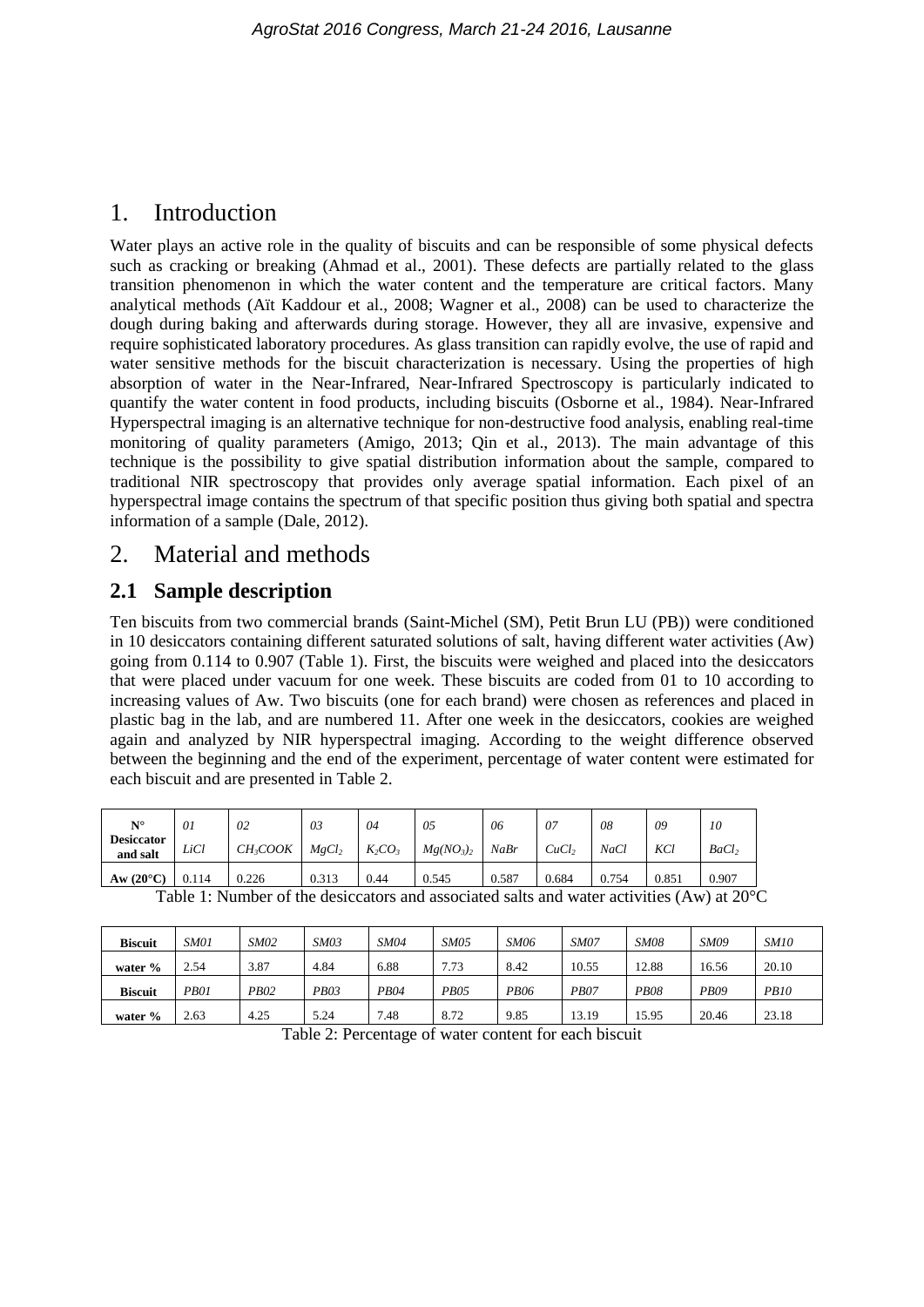## **2.2 Hyperspectral NIR imaging system**

Hyperspectral images were acquired with a pushbroom hyperspectral imaging system (BurgerMetrics, SIA, Riga, Latvia) consisting of a SWIR Xeva MCT camera (Xenics) combined with a Hyperspec SWIR imaging spectrometer (Headwall photonics) covering the spectral range of 950-2500nm with a spectral resolution of about 7nm. All images are acquired in absorbance and the final image size for each kernel is  $300(x) \times 281(y) \times 212(\lambda)$ , the first two values representing pixel dimensions in the x and y directions (field of view of  $6.7 \times 6.3$ mm, with a spatial resolution of 225 $\mu$ m) and the third value accounting for the number of spectral channels.

Near infrared hyperspectral images were then acquired for each sample and processed by chemometrics to reduce dimensionality of the data, to predict water content at each pixel of the images and to build false colors images of prediction.

## **2.3 Data processing**

To extract the useful spectral information from the hypercubes, 1,000 pixels from each image were randomly selected and merged into a large matrix **S**. Smoothing and Standard Normal Variate (SNV) pre-processing were applied to this matrix, which was submitted to a Principal Component Analysis (PCA). Scores were gathered according to the belonging of the corresponding biscuit at a given conditioning and represented by a 95% confidence ellipse around the barycenter.

A selection of variables (wavelengths) was performed, by applying analysis of variance (ANOVA) to the matrix **S**. Ten variables were identified and introduced in the multiple linear regression algorithm to calibrate the model, including the calculations of R² and RMSEC. This model was applied to all the pixels and a predicted value of water content was obtained for each pixel. A new image so-called "prediction image", based on these predicted values, can be drawn in false colors. Mean of predicted values for each image was computed and considered as the predicted water content of the product.

Multivariate image of samples stored in the lab, so-called  $n^{\circ}11$ , was used as a test dataset for the model and the predicted water content estimated.

## 3. Results and discussion

## **3.1 Principal Component Analysis**

A score plot of the first and second components explaining 58.7% of the variance is presented in Figure 1. Biscuits are perfectly classified along the first principal component which loading (not shown) presents the same general shape as the spectrum of pure water. The second principal component seems to be linked to the interaction between water and starch, as suggested by Delwiche et al. (1991).

These results show that it is possible to monitor the water content for the two brands of biscuits by NIR-HSI first, and thus on-line.

Hygrometry of the lab, considered as a reference value for the test of model with the sample n°11, was measured during the experiment, and evolved from 0.42 to 0.5. As water activity of sample n°04 is equal to 0.438, it is logical to find that samples coded 11 and 04 were plotted close to one another.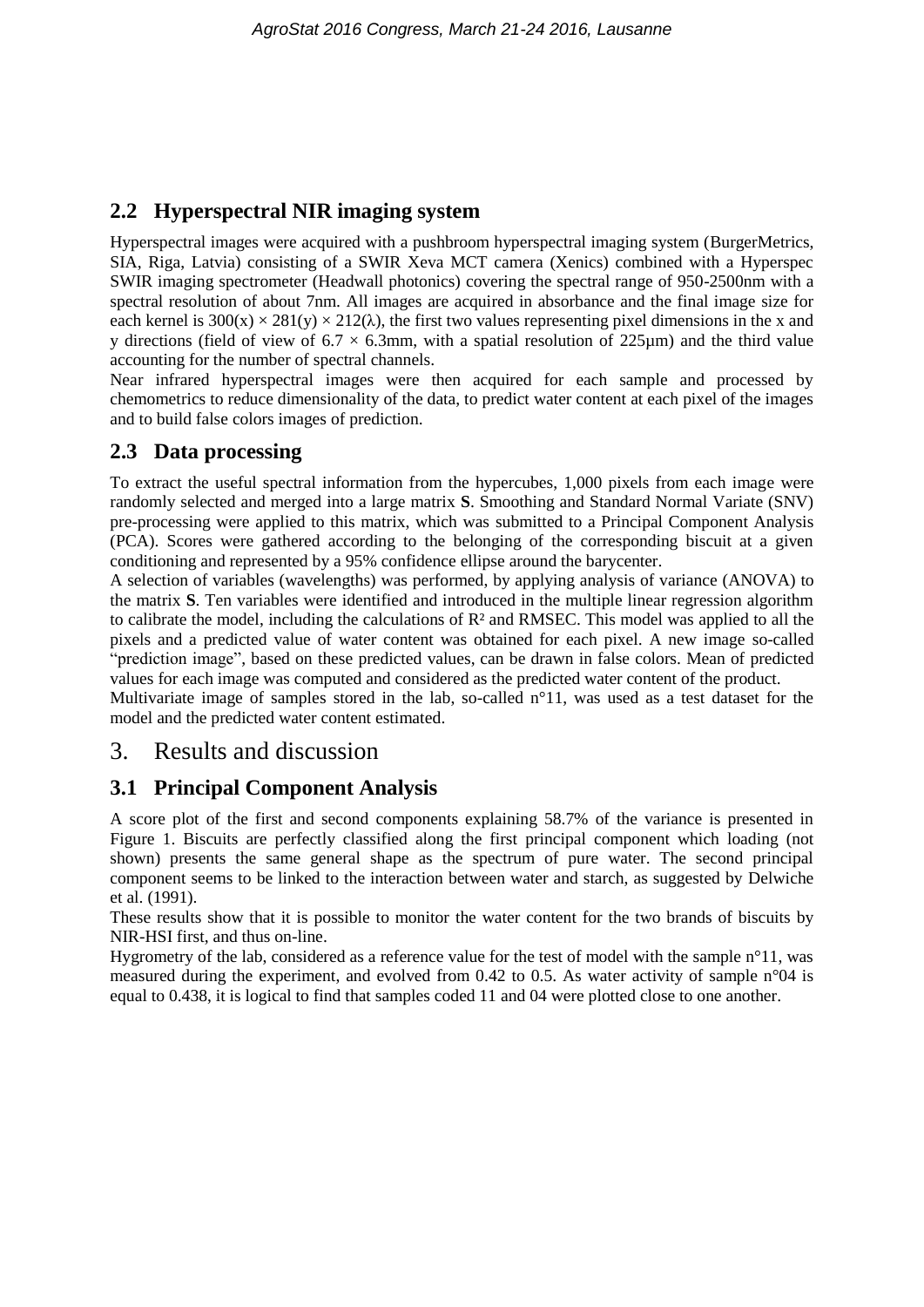



## **3.2 Multiple linear regression**

### 3.2.1 Model results

The wavelengths selected by the algorithm are as follows:

*1048 – 1218 – 1337 – 1411 – 1470 – 1722 – 1937 – 1967 – 2101 - 2301nm.*

These variables were used for the calibration model of each brand.

Using the prediction model, false color images can be obtained for the eleven biscuits of each brand (Figure 2). A clear color gradient can be observed between the biscuits: blue is associated to low values and red to high ones. This gradient well matches with that of water activities (code: 01 to 10). Mean of predicted values for each image was computed and considered as the predicted water content

of the product (figure 2). The estimated parameter R² for "Petit-Brun" and "Saint-Michel" is equal to 0.9499 and 0.9388 respectively. The associated quadratic error of prediction model (RMSEC) is 0.0148 and 0.0132 for "Petit-Brun" and "Saint-Michel", respectively.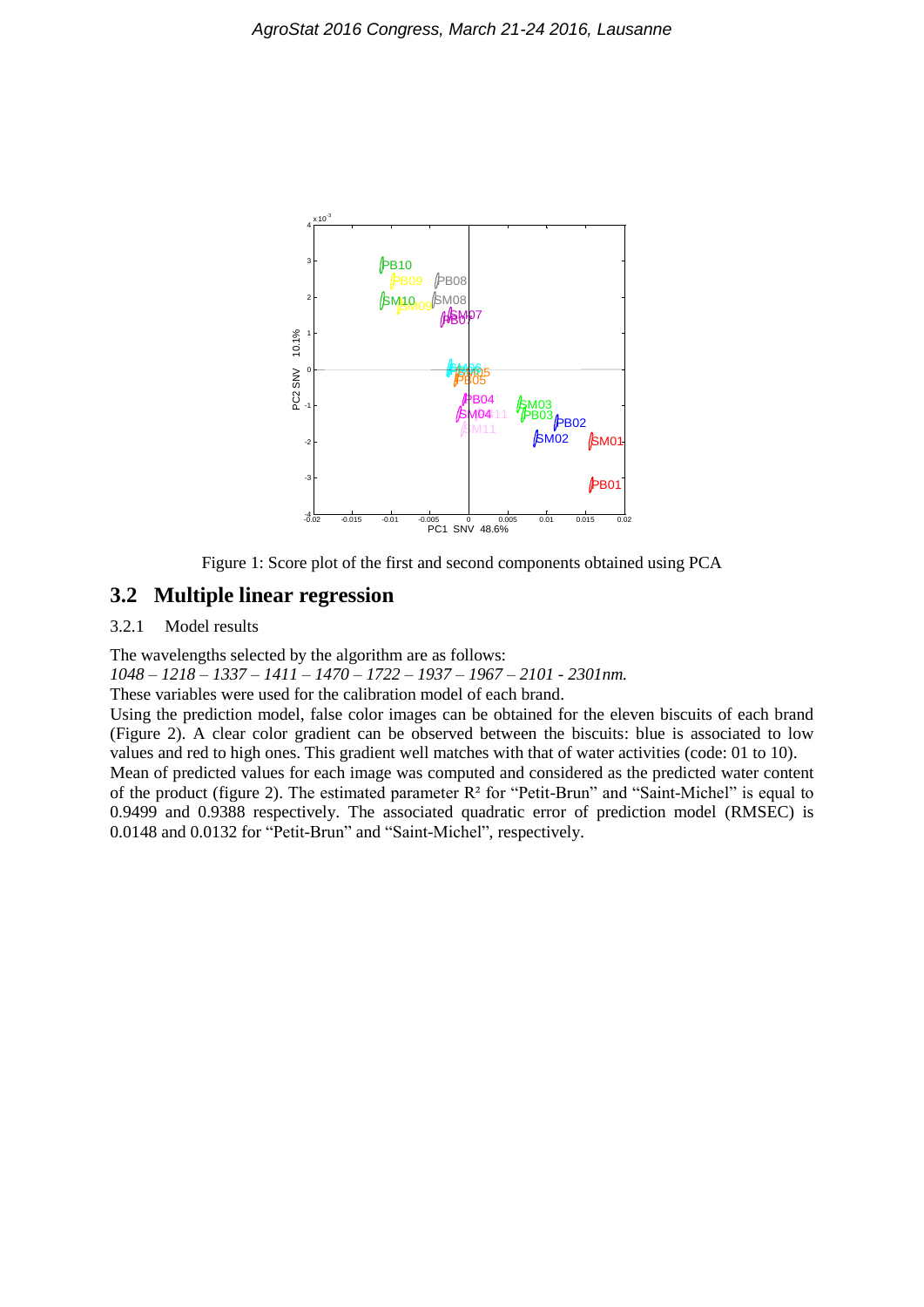#### 3.2.3 Predicted water content



Figure 2: Predicted percentage of water versus theoretical percentage of water content for each biscuit

#### 3.2.2 Prediction images

Prediction images are very relevant and can be used to study the homogeneity of water content in biscuits and eventually detect defects.



Figure 3: False color images obtained after applying the prediction model on the biscuits

The two kinds of biscuits show exactly the same behavior according to the increasing water activity. Some heterogeneities are visible in the Petit Brun biscuits for water content between 8 and 16%. A "prediction image" has been obtained for the reference biscuit stored in the lab which confirms the result previously observed in PCA, that this biscuit has water content between the ones of the third and the fourth biscuit.

## 4. Conclusion

NIR-HSI appears to be a successful non-invasive method to predict the water content of food products, with high accuracy. This study shows that it is possible to create a model between NIR hyperspectral images and water content in biscuits, which were conditioned in desiccators with different water activities. Using this model, it is possible to build false color images showing the repartition of water in the biscuits.